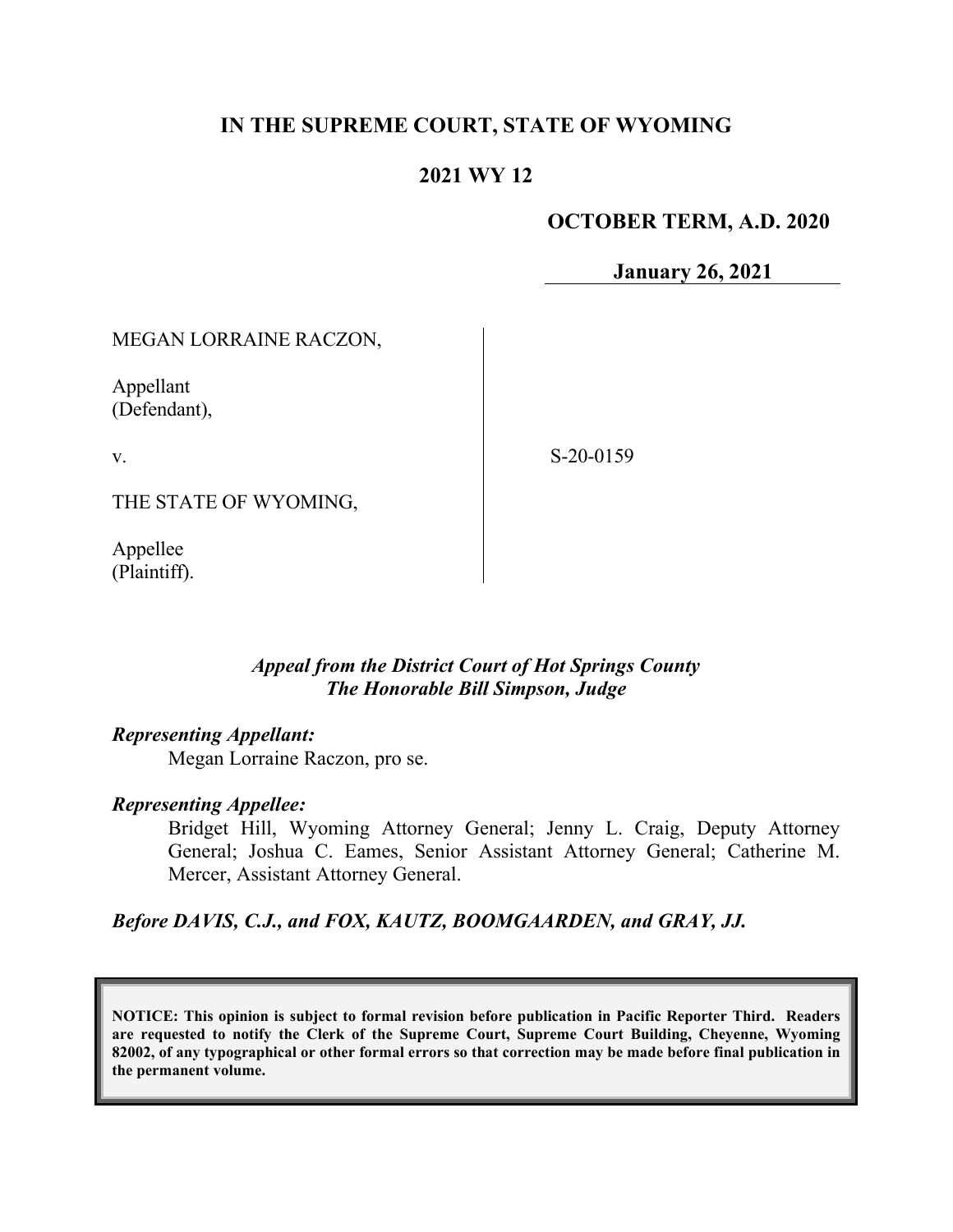#### **GRAY, Justice.**

[¶1] Megan Lorraine Raczon entered into a plea agreement with the State where she pleaded no contest to stalking. The district court did not enter a conviction on the plea but deferred the proceedings and placed Ms. Raczon on one year of unsupervised probation. Ms. Raczon filed a *pro se* appeal, raising nineteen issues. We affirm.

#### *ISSUE*

[¶2] The dispositive issue is whether this Court has jurisdiction to consider Ms. Raczon's appeal?

### *FACTS*

[¶3] In September 2018, the State charged Ms. Raczon with felony stalking, felony perjury, misdemeanor unlawful impersonation, and misdemeanor false reporting. After dismissing the perjury charge at a preliminary hearing, the court bound the three remaining charges over to district court. Ms. Raczon entered a plea of not guilty.

[¶4] Later, Ms. Raczon and the State reached a conditional plea agreement under which Ms. Raczon agreed to plead no contest to the stalking charge. The State agreed to dismiss the remaining charges. At the change of plea hearing, the district court accepted the plea agreement and imposed one-year probation on the felony stalking charge. The misdemeanor charges were dismissed. In accord with Wyo. Stat. Ann. § 7-13-301, the court did not enter a conviction on the plea but deferred the proceedings. On February 27, 2020, the district court signed the sentencing order (§ 301 deferral order). On February 28, 2020, the district court e-mailed the § 301 deferral order to the district court clerk. The order was file stamped and entered the same day. On March 3, 2020, the hard copy of the § 301 deferral order that was e-mailed on February 28, 2020, was filed of record. Ms. Raczon filed her *pro se* notice of appeal on April 2, 2020.

### *DISCUSSION*

### *I. Does the Court have jurisdiction to consider Ms. Raczon's appeal?*

[¶5] The State contends this Court lacks jurisdiction over Ms. Raczon's appeal because (1) her notice of appeal was untimely; and (2) the sentencing order deferring the proceedings is not a final, appealable order. This Court reviews questions regarding its jurisdiction de novo. *See Uden v. State*, 2020 WY 109, ¶ 8, 470 P.3d 560, 561 (Wyo. 2020). We need only address the timeliness issue here.

### **A. Was Ms. Raczon's appeal timely?**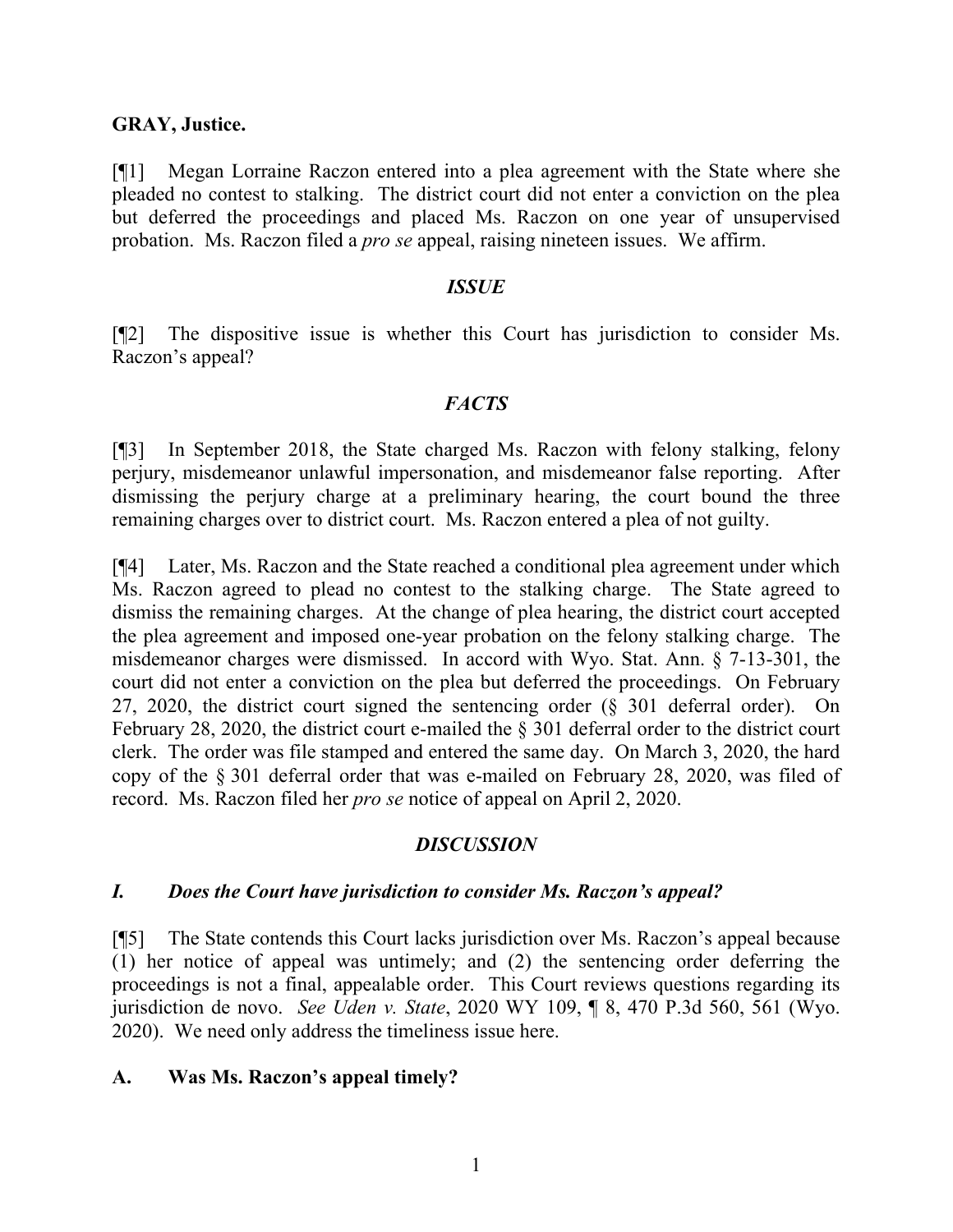[¶6] On February 28, 2020, the district court transmitted an electronic copy of the signed § 301 deferral order which was filed that same day. The hard copy of that order was later filed on March 3, 2020. Ms. Raczon's April 2, 2020 notice of appeal is not timely if the electronic order filed February 28, 2020, controls. It is timely if the hard copy filed March 3, 2020, controls. *See* W.R.A.P. 2.01(a). The State argues that the order was entered February 28, 2020, and Ms. Raczon's notice of appeal is untimely.

[¶7] W.R.Cr.P. 32 governs the entry of a judgment and sentence. W.R.Cr.P. 32(b)(4) states that "The judgment shall be promptly signed by the judge and entered by the clerk." W.R.Cr.P.  $32(c)(2)$  states that "A written sentence shall be signed by the judge and entered by the clerk of court without delay." The ambiguity here is whether the word "signature" means the original signature or whether it includes signature by other methods, such as a photocopy, facsimile, or other duplicate.

[¶8] There is no Wyoming case law on point.<sup>[1](#page-2-0)</sup> "In interpreting rules of procedure, we apply the same standards used in statutory construction." *Gas Sensing Tech. Corp. v. New Horizon Ventures Pty Ltd as Tr. of Linklater Family Tr.*, 2020 WY 114, ¶ 26, 471 P.3d 294, 299 (Wyo. 2020); *see also Vahai v. Gertsch*, 2020 WY 7, ¶ 27, 455 P.3d 1218, 1227 (Wyo. 2020). "Statutory interpretation is a question of law we review de novo." *Herrick v. Jackson Hole Airport Bd.*, 2019 WY 118, ¶ 17, 452 P.3d 1276, 1281 (Wyo. 2019) (quoting *Wyoming Jet Ctr., LLC v. Jackson Hole Airport Bd.*, 2019 WY 6, ¶ 11, 432 P.3d 910, 915 (Wyo. 2019)). "When we interpret statutes, our goal is to give effect to the intent of the legislature, and we 'attempt to determine the legislature's intent based primarily on the plain and ordinary meaning of the words used in the statute.'" *Wyoming Jet Ctr.*, ¶ 12, 432 P.3d at 915 (quoting *PacifiCorp, Inc. v. Dep't of Revenue, State*, 2017 WY 106, ¶ 10, 401 P.3d 905, 908 (Wyo. 2017)). "[A] basic tenet of statutory construction is that omission of words from a statute is considered to be an intentional act by the legislature, and this court will not read words into a statute when the legislature has chosen not to include them." *Adelizzi v. Stratton*, 2010 WY 148, ¶ 11, 243 P.3d 563, 566 (Wyo. 2010) (quoting *Merrill v. Jansma*, 2004 WY 26, ¶ 29, 86 P.3d 270, 285 (Wyo. 2004)).

[¶9] W.R.Cr.P. 32 does not require an "original signature" or otherwise limit the type of signature. Generally, a rule of procedure governing the signing and entry of a trial court's judgments and orders "does not require a particular type of signature." 56 Am. Jur. 2d *Motions, Rules, and Orders* § 53, at 85 (2020); 80 C.J.S. *Signatures* § 15, at 885–

<span id="page-2-0"></span><sup>1</sup> In *Douglass v. Wyoming Dep't of Transp.*, we considered whether an e-mail began the time for an administrative appeal. *Douglass v. Wyoming Dep't of Transp.*, 2008 WY 77, ¶ 19, 187 P.3d 850, 854–55 (Wyo. 2008). We determined the full content of the e-mail did not indicate it was a final decision and further negotiations had occurred. We did not, however, question the validity of the e-mail as a proper form of a final decision.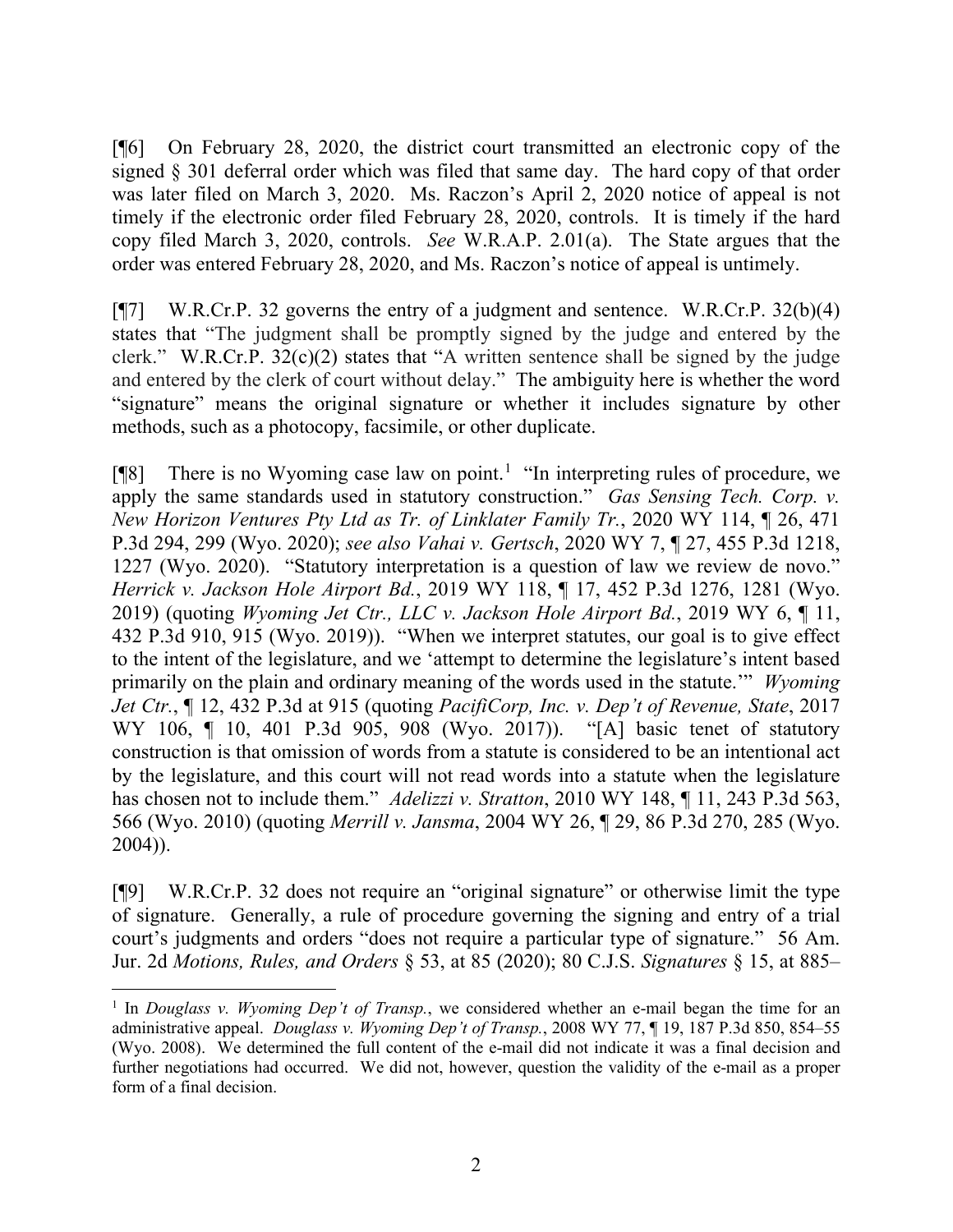86 (2010) ("In the absence of a statute prescribing the method of affixing a signature, it may be affixed in many different ways."). The Kentucky courts have considered the issue in two civil cases and determined that a digital signature which includes the printed name of the judge, a notation that the order was "digitally signed by" the judge, the judge's e-mail address, a statement that the judge reviewed the document, and the date and time, is properly signed. *See Wood Estate v. Young*, 590 S.W.3d 265 (Ky. Ct. App. 2019); *McPherson v. Felker*, 393 S.W.3d 40, 40–42 (Ky. Ct. App. 2013). In *Wood Estate*, the court reasoned:

> As the word "signed" is not defined by the civil rule,  $\dots$  we interpret the signature requirement as general and inclusive rather than limiting and restrictive. The drafters of [the Kentucky rule] could have required a particular type of signature, but they did not. The signature in question effectively represents the name and authority of the signatory, the court from which that authority derives, the reason for the signature, as well as its date and time. Appellant does not challenge the substantive ruling memorialized by the order, nor assert that the order contains typographical errors or otherwise misrepresents [the judge's] ruling.

*Wood Estate*, 590 S.W.3d at 268; *see also Rainey v. Entergy Gulf States, Inc.*, 2009-572, p. 15–16 (La. 3/16/10); 35 So. 3d 215, 225–26 ("In the absence of a statute prescribing the method of affixing a signature, it may be written by hand, printed, stamped, typewritten, engraved, or by various other means."); *Reno v. Travelers Home & Marine Ins. Co.*, 2002–2637, p. 4 (La. App. 1 Cir. 11/7/03); 867 So. 2d 751, 754 ("a printed or typed 'signature' is sufficient, provided that the signature was authorized and intended to constitute the signature" (citing *Commerce Loan v. Howard*, 82 So. 2d 487, 488 (La. Ct. App. 1955))); *Fleming v. JE Merit Constructors, Inc.*, 2007-0926, p. 11 (La. App. 1 Cir. 3/19/08); 985 So. 2d 141, 147.

[¶10] We find the reasoning of these cases persuasive. The docket sheet reflects that the trial court judge e-mailed the § 301 deferral order to the district court clerk on February 28. It was then printed, filed by the clerk on February 28, and a copy was mailed to Ms. Raczon's attorney. *See* W.R.Cr.P. 32(c)(2). There is no dispute that the judge's signature was authentic; the order conformed to the rules and was identical to the laterfiled original; or that the e-mail order was sent to the attorneys of record.

[¶11] Under W.R.A.P. 2.01(a), a notice of appeal is timely if filed with the clerk of the trial court "within 30 days from entry of the appealable order . . . ." W.R.A.P. 2.01(a); *see also Ramsdell v. State*, 2006 WY 159, ¶ 15, 149 P.3d 459, 462 (Wyo. 2006). W.R.A.P. 2.03(b) states: "The time for [a criminal] appeal commences to run and is to be computed from the latest of the following dates: entry of an order denying any such